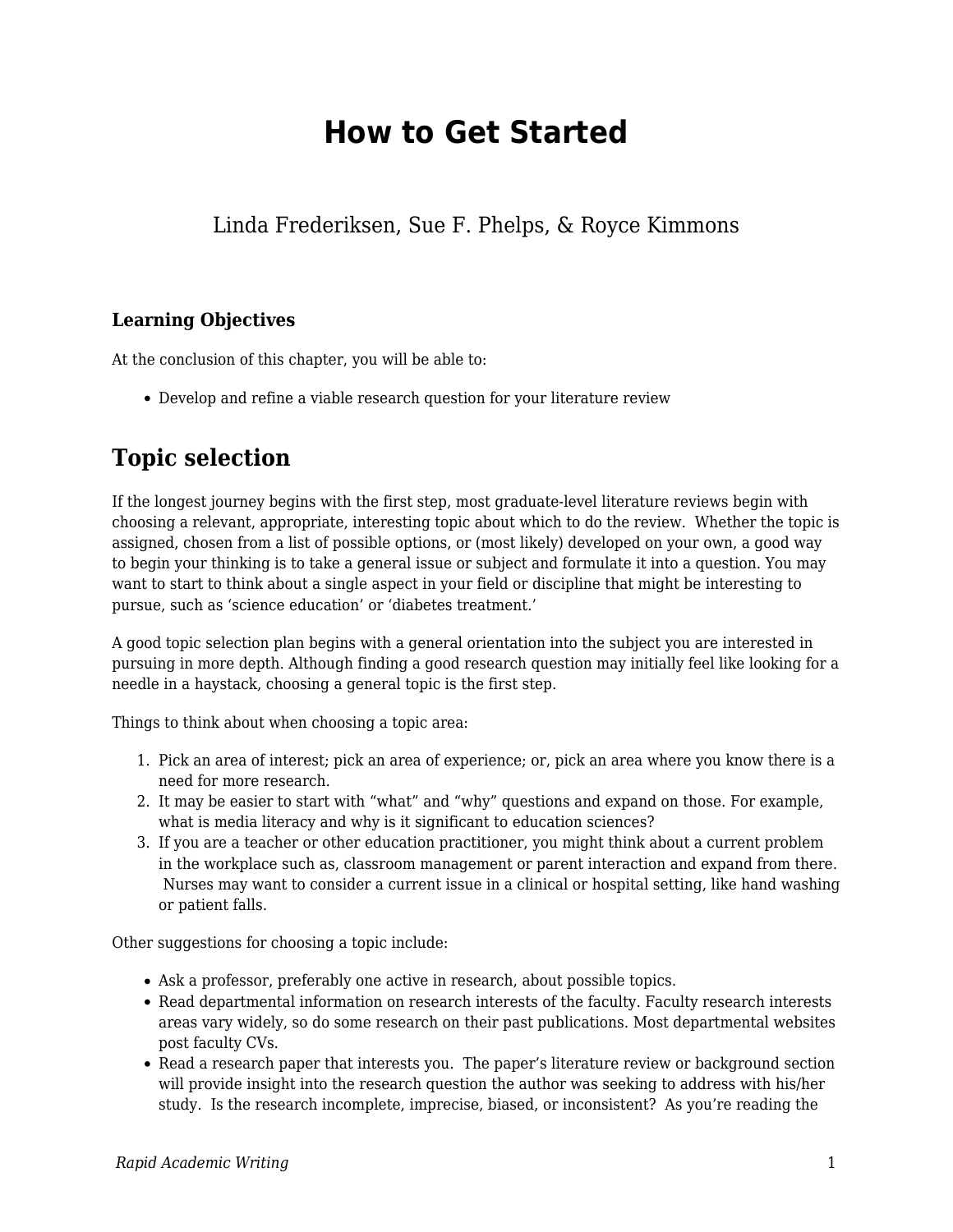paper, look for what's missing. These may be "gaps in the literature" that you might explore in your own study. The conclusion or discussion section at the end may also offer some questions for future exploration. A recent blog posting in *Science* ([Pain, 2016](https://edtechbooks.org/rapidwriting/lit_rev_conclusion/#ref3)

[\[https://edtechbooks.org/-dca\]\)](https://edtechbooks.org/rapidwriting/lit_rev_conclusion/#ref3) provides several tips from researchers and graduate students on how to effectively read these papers.

- Think about papers you enjoyed researching and writing as an undergraduate and choose a topic that reflects those interests.
- Sift through the table of contents of annual reviews journals in your area of interest such as, the *[Annual Review of Psychology \[https://edtechbooks.org/-oEh\]](http://www.annualreviews.org/journal/psych)* and the *[Review of Research in](http://journals.sagepub.com/home/rer) [Education \[https://edtechbooks.org/-IHu\]](http://journals.sagepub.com/home/rer)*.
- Identify and browse journals related to your research interests. Faculty and librarians can help you identify relevant journals in your field and specific areas of interest.

Although it's sometimes a good idea to avoid subjects that are too personal or emotional as these can interfere with an unbiased approach to the research, it's also important to make sure you have more than a passing interest in the topic. You will be with this literature review for an extended period of time and it will be difficult to stick with it even under the best circumstances. A graduate student in psychology said, "My advice would be to NOT choose a topic that is an unappealing offshoot of your adviser's work or a project that you have lukewarm feelings about in general…It's important to remember that this is a marathon, not a sprint, and lukewarm feelings can turn cold quickly" ([Dittman, 2005 \[https://edtechbooks.org/-dca\]\)](https://edtechbooks.org/rapidwriting/lit_rev_conclusion/#ref3).

## **Question formulation**

Now, take that general idea and begin to think about it in terms of a question. What do you really want to know about the topic? As a warm-up exercise, try dropping a possible topic idea into one of the blank spaces below. The questions may help bring your subject into sharper focus and provide you with the first important steps towards developing your topic. The type of paper you want to write (Definition, Analysis, Narration, etc.) can also be a useful way to begin thinking about your research question. For example, if you're interested in parent involvement in early childhood education, your research question might be "What are the various features of parent involvement in early childhood education?" Or, if you want to do an evaluative literature review, your research question could be "What is the value of infant vaccination?"

- 1. What does mean? (Definition)
- 2. What are the various features of ? (Description)
- 3. What are the component parts of ? (Simple analysis)
- 4. How is made or done? (Process analysis)
- 5. How should by made or done? (Directional analysis)
- 6. What is the essential function of  $\therefore$  (Functional analysis)
- 7. What are the causes of ? (Causal analysis)
- 8. What are the consequences of ? (Causal analysis)
- 9. What are the types of ? (Classification)
- 10. How is like or unlike ? (Comparison)
- 11. What is the present status of \_\_\_? (Comparison)
- 12. What is the significance of ? (Interpretation)
- 13. What are the facts about ? (Reportage)
- 14. How did happen? (Narration)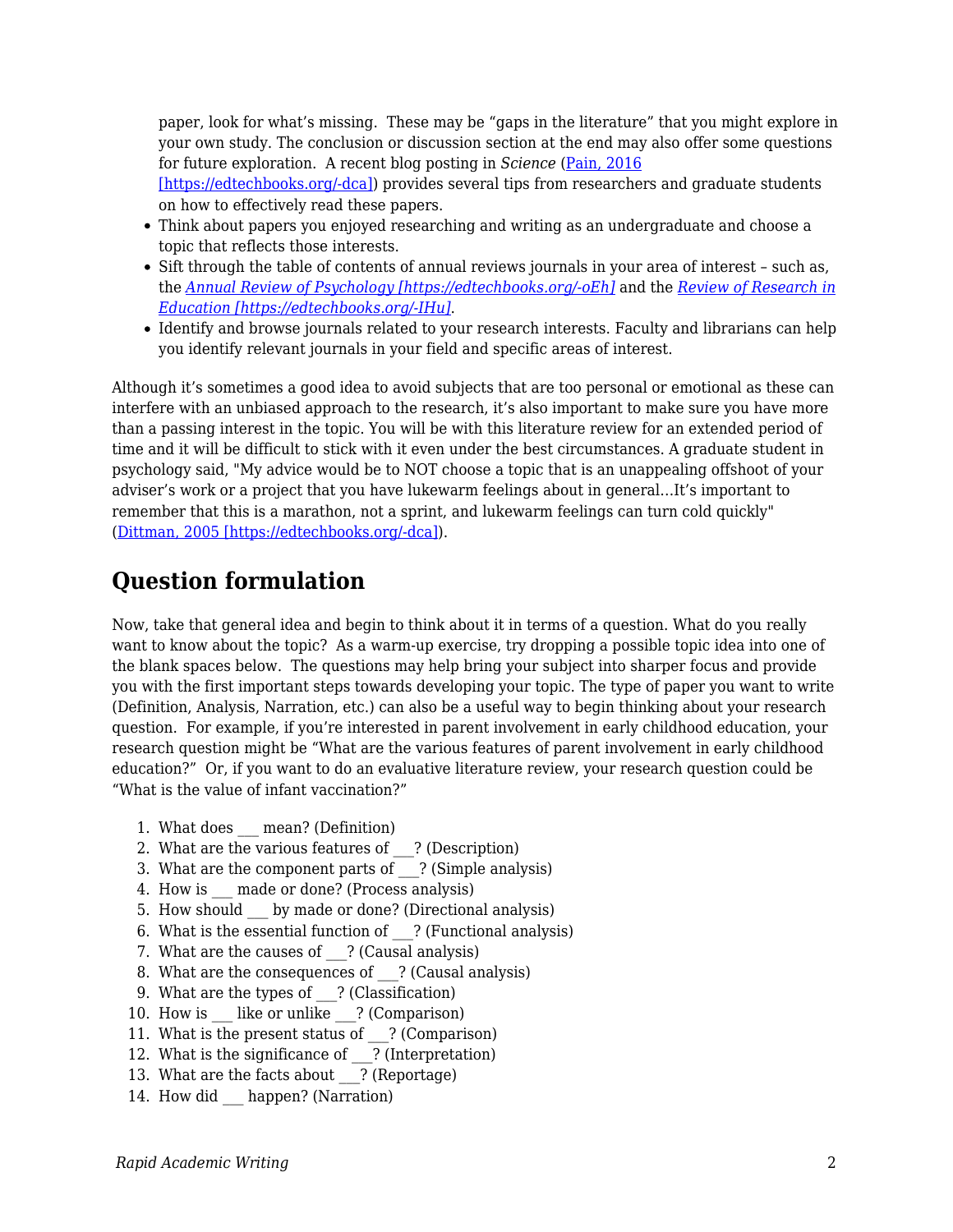- 15. What kind of person is ? (Characterization/Profile)
- 16. What is the value of ? (Evaluation)
- 17. What are the essential major points or features of ? (Summary)
- 18. What case can be made for or against ? (Persuasion)
- 19. What is the relationship between and the outcome of ? (Explorative)

For more information about how to form a research question, check out this video tutorial:



At this point, you will want to do an initial review of the existing literature to see what resources on your topic or question already exist. Based on what you find, you may decide to alter your question in some way before going too far along a path that perhaps has already been well-covered by other scholars.

## **Research Question or Hypothesis?**

Some things to keep in mind at this beginning stage of the research process is whether your literature review will be in the form of a research question or a hypothesis. One way to determine that outcome is to compare the two and decide which format will work best for you. For example, if the area you are researching is a relatively new field, and there is little or no existing literature or theory that indicates what you will find, then your literature review will likely be based on a **research question**.

### **Research question criteria**

The question should express a relationship between two or more variables – for example, how is A related to B? It should be clearly stated in a question form – such as, "How do grades (A) affect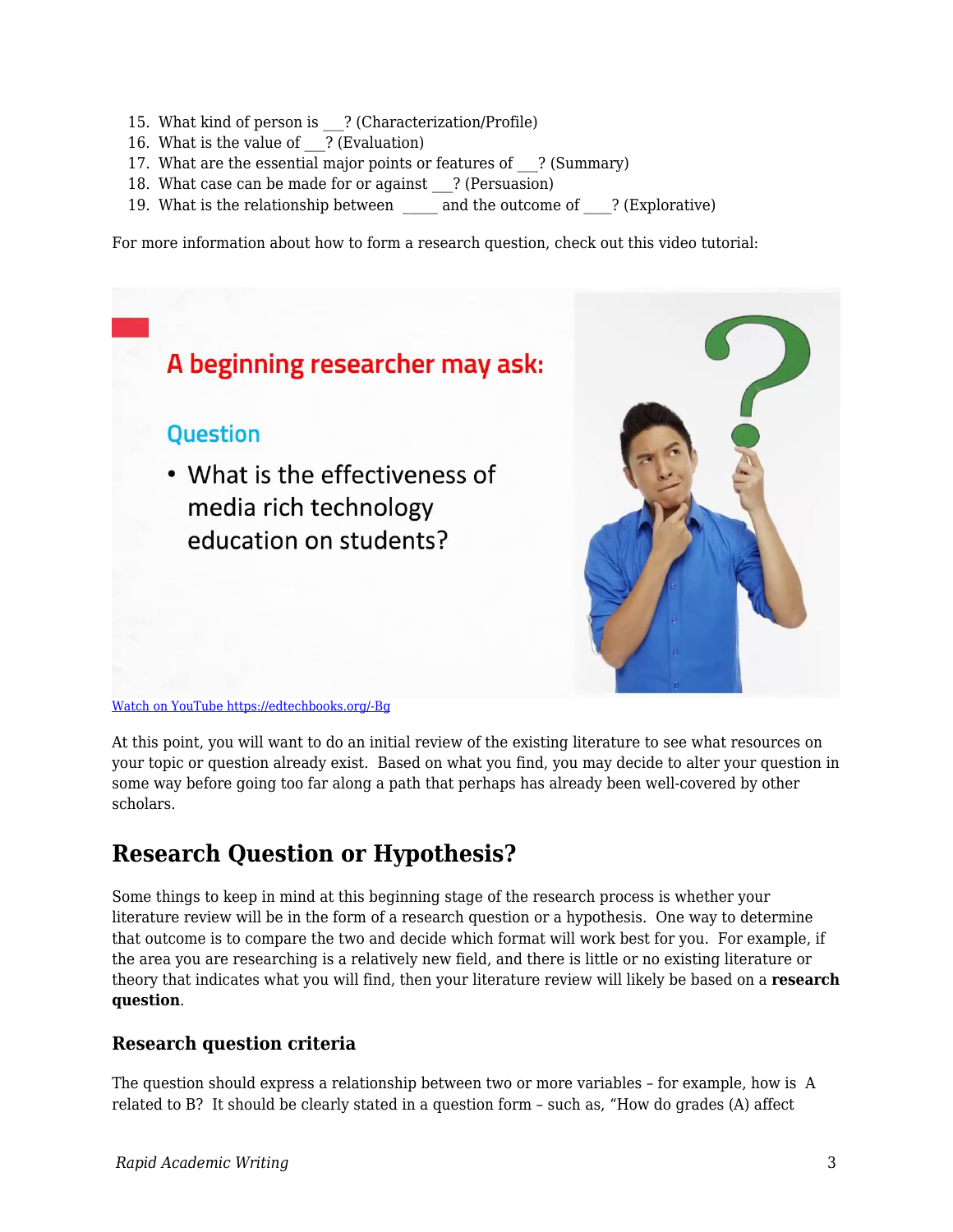participation in class (B)?" or "How does parental education level (A) affect children's vaccination status (B)?" Your literature review, in turn, may become:

Grades as a classroom participation motivator: A literature review, or

Education level and vaccinations: A literature review

Your question should also imply possibilities for empirical testing–remember, metaphysical questions are not measurable and a variable that cannot be clearly defined cannot be tested.

### **Hypothesis criteria**

If, however, your literature review tests something based on the findings of a large amount of previous literature or a well-developed theory, your literature review will be to test of a hypothesis, rather than answer a question. The statement should indicate an expected relationship between variables and it must be testable. State your hypothesis as simply and concisely as possible. For example, if A, then B, as in: "If patient is obese, he/she will also be deaf." [\(Dhanda & Taheri, 2017](https://edtechbooks.org/rapidwriting/lit_rev_conclusion/#ref3) [\[https://edtechbooks.org/-dca\]\)](https://edtechbooks.org/rapidwriting/lit_rev_conclusion/#ref3). Or, "For those who stutter, unusual temperament or anxiety is a causal factor." ([Kefalianos, 2012 \[https://edtechbooks.org/-dca\]\)](https://edtechbooks.org/rapidwriting/lit_rev_conclusion/#ref3)

| Hypothesis criteria                             |                                       |
|-------------------------------------------------|---------------------------------------|
| <b>Research Question</b>                        | <b>Hypothesis</b>                     |
| Is A related to B?                              | If A, then B                          |
| How are A and B related to C?                   | If $A \& B$ , then $C$                |
| How is A related to B under conditions C and D? | If A, then B under conditions C and D |

Decide what type of relationship you would like to study between the variables. Now, try to express the relationship between the concepts as a single sentence–in the form of either a research question or a hypothesis.

## **Refining the question**

Once you have selected your topic area and reviewed literature related to it, you may need to narrow it to something that can be realistically researched and answered. In addition to asking Who, What, When, Where, Why, and How questions, other types of questions you might begin to ask to further refine your topic include those that are: Descriptive, Differential or Comparative, Associative or Relational.

You might beginning by asking a series of **PICO** questions. Although the PICO method is used primarily in the health sciences, it can also be useful for narrowing/refining a research question in the social sciences as well. A way to formulate an answerable question using the PICO model could look something like this:

- **Patient, Population or Problem:** What are the characteristics of the patient or population? For example, gender, age, other demographics. What is the situation or disease you are interested in? For example, diabetes or classroom management
- **Intervention or exposure:** What do you want to do with the patient, person, or population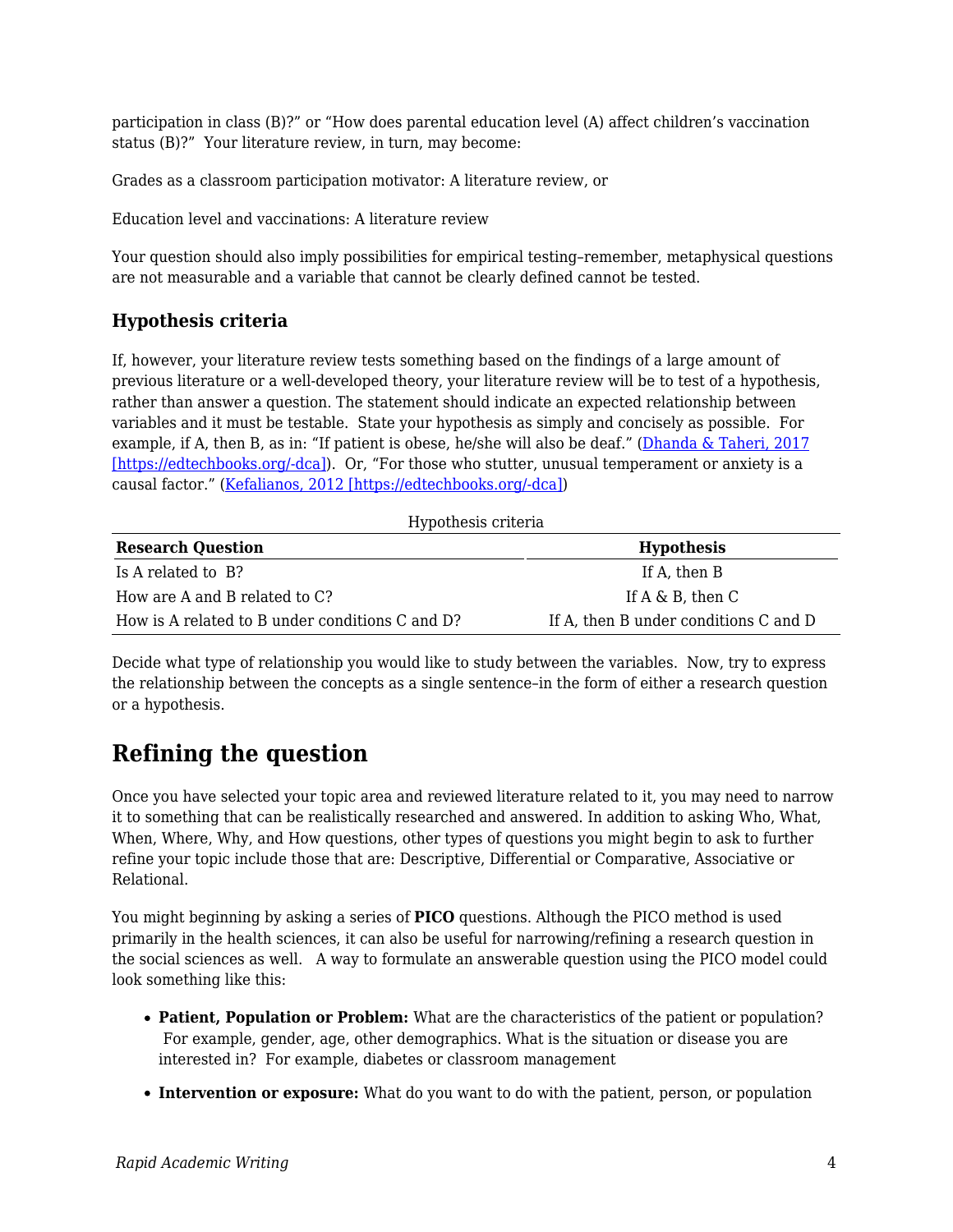(e.g. treat, diagnose, observe)? Such as, observe classroom behavior or reaction to a specific type of treatment

- **Comparison:** What is the alternative to the intervention (e.g. placebo, different drug, surgery)? For example, how does a sample group that is assigned homework compare to a similar group that is not assigned homework?
- **Outcome:** What are the relevant outcomes (e.g. morbidity, death, complications)? For example, how do lower cholesterol numbers or improved scores in spelling impact the target population?

Some examples of how the PICO method is used to refine a research question include:

- "Is play-based learning an effective approach in early childhood education? Population (early childhood) / Intervention (play-based learning)"
- "Can music therapy help autistic students improve their communication skills? Population (autistic students / intervention (music therapy)"

Another mnemonic technique used in the social sciences for narrowing a topic is **SPICE**. An example of how SPICE factors can be used to develop a research question is given below:

**S**etting – for example, Canada **P**erspective – for example, Adolescents **I**ntervention – for example, Text message reminders **C**omparisons – for example, Telephone message reminders **E**valuation – for example, Number of homework assignments turned in after text message reminder compared to the number of assignments turned in after a telephone reminder

Likewise, developing a concept map or mind map around your topic may help you analyze your question and determine more precisely what you want to research. Using this technique, start with the broad topic, issue, or problem, and begin writing down all the words, phrases and ideas related to that topic that come to mind and then 'map' them to the original idea.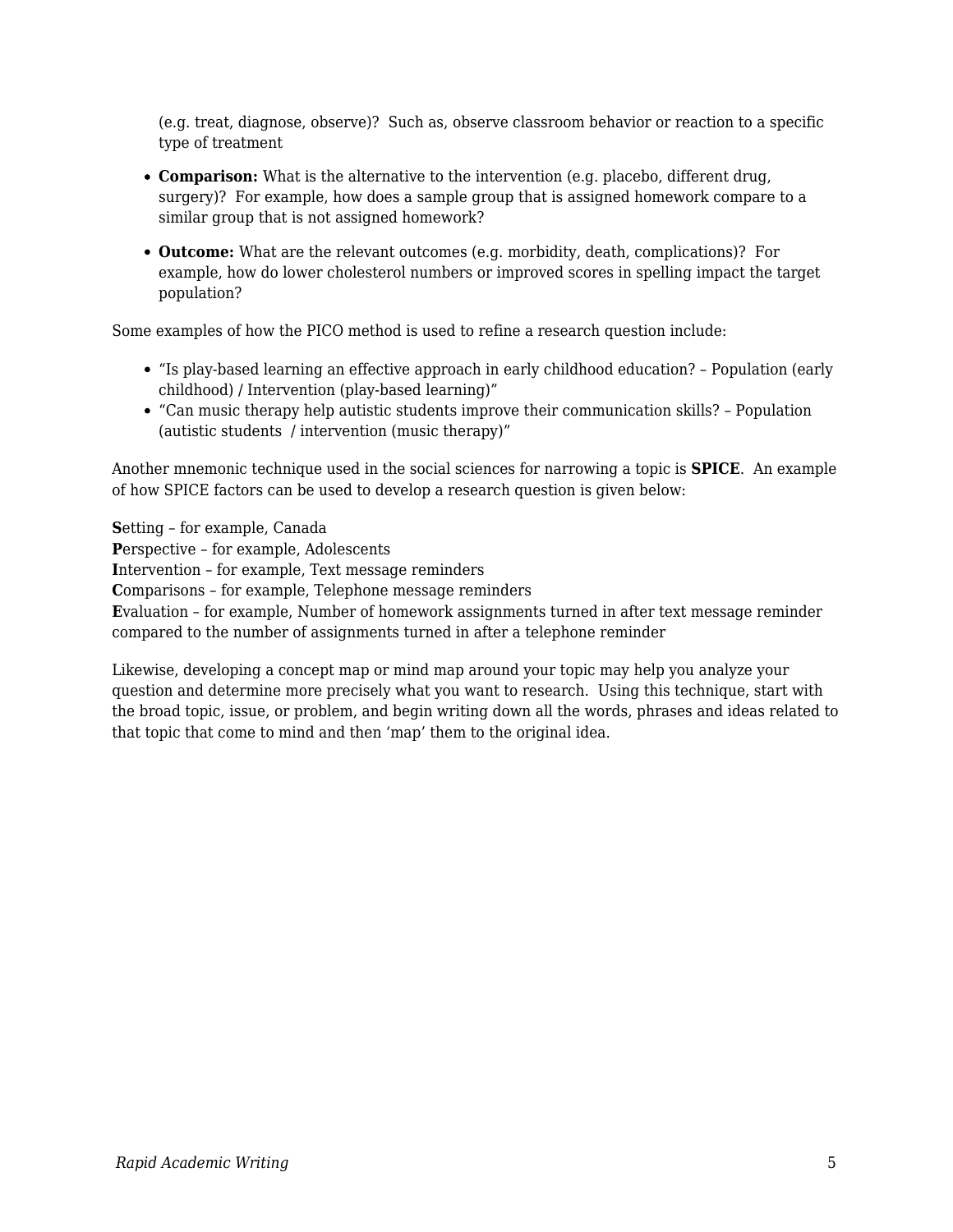

This mapping technique aims to improve the "description of the breadth and depth of literature in a domain of inquiry. It also facilitates identification of the number and nature of studies underpinning mapped relationships among concepts, thus laying the groundwork for systematic research reviews and meta-analyses." [\(Lesley, Floyd, & Oermann, 2002 \[https://edtechbooks.org/-dca\];](https://edtechbooks.org/rapidwriting/lit_rev_conclusion/#ref3) [D'Antoni &](https://edtechbooks.org/rapidwriting/lit_rev_conclusion/#ref3) [Pinto Zipp, G., 2006 \[https://edtechbooks.org/-dca\]](https://edtechbooks.org/rapidwriting/lit_rev_conclusion/#ref3)). Its purpose, like the other methods of question refining, is to help you organize, prioritize, and integrate material into a workable research area; one that is interesting, answerable, realistic in terms of resource availability and time management, objective, scholarly, original, and clear.

Check out this YouTube video for more basic information on how to map your research question: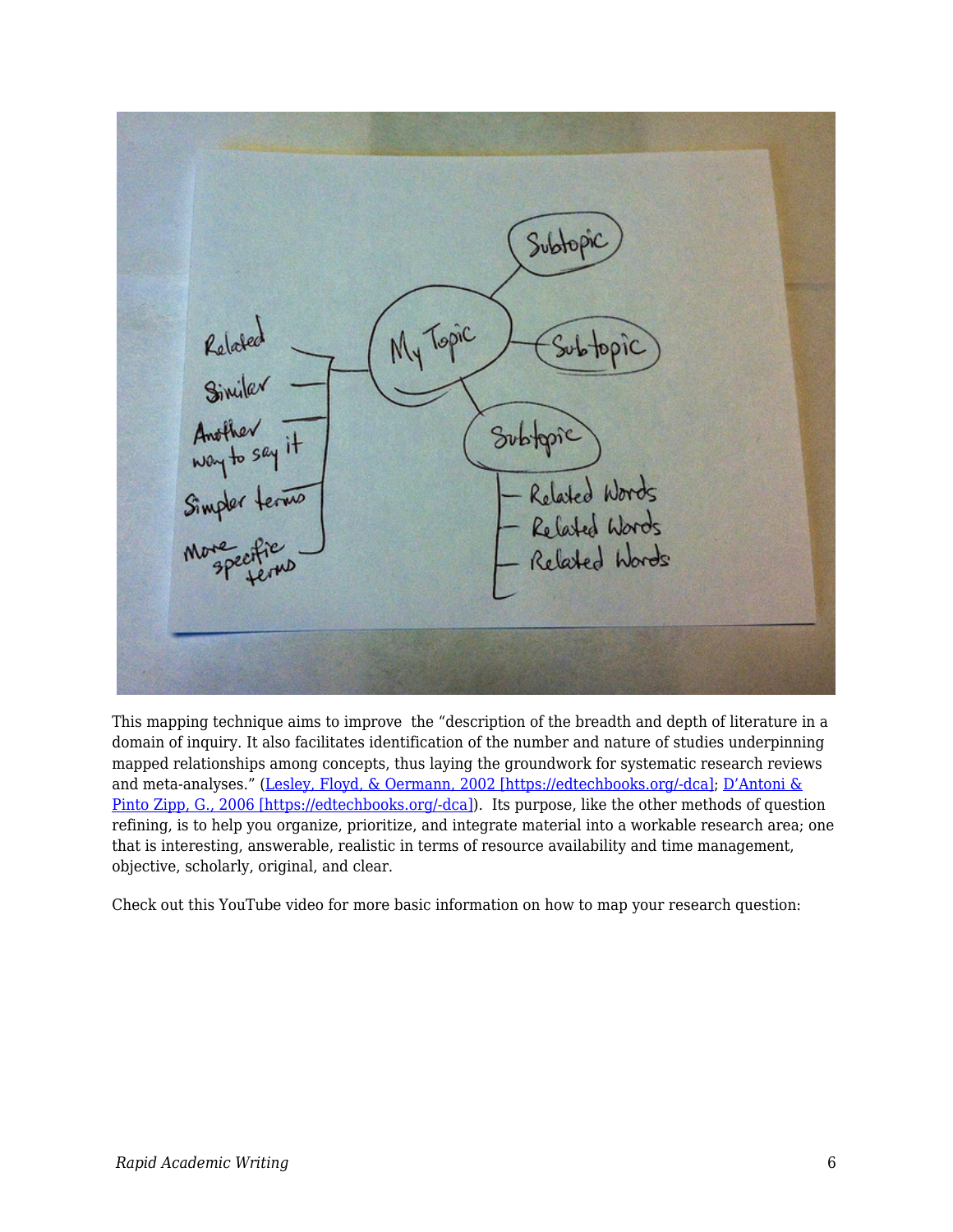

[Watch on YouTube https://edtechbooks.org/-UNo](https://www.youtube.com/embed/FgvyQjiySC8?autoplay=1&rel=0&showinfo=0&modestbranding=1)

In addition to helping you get started with your own literature review, the techniques described here will give you some keywords and concepts that will be useful when you begin searching the literature for relevant studies and publications on your topic.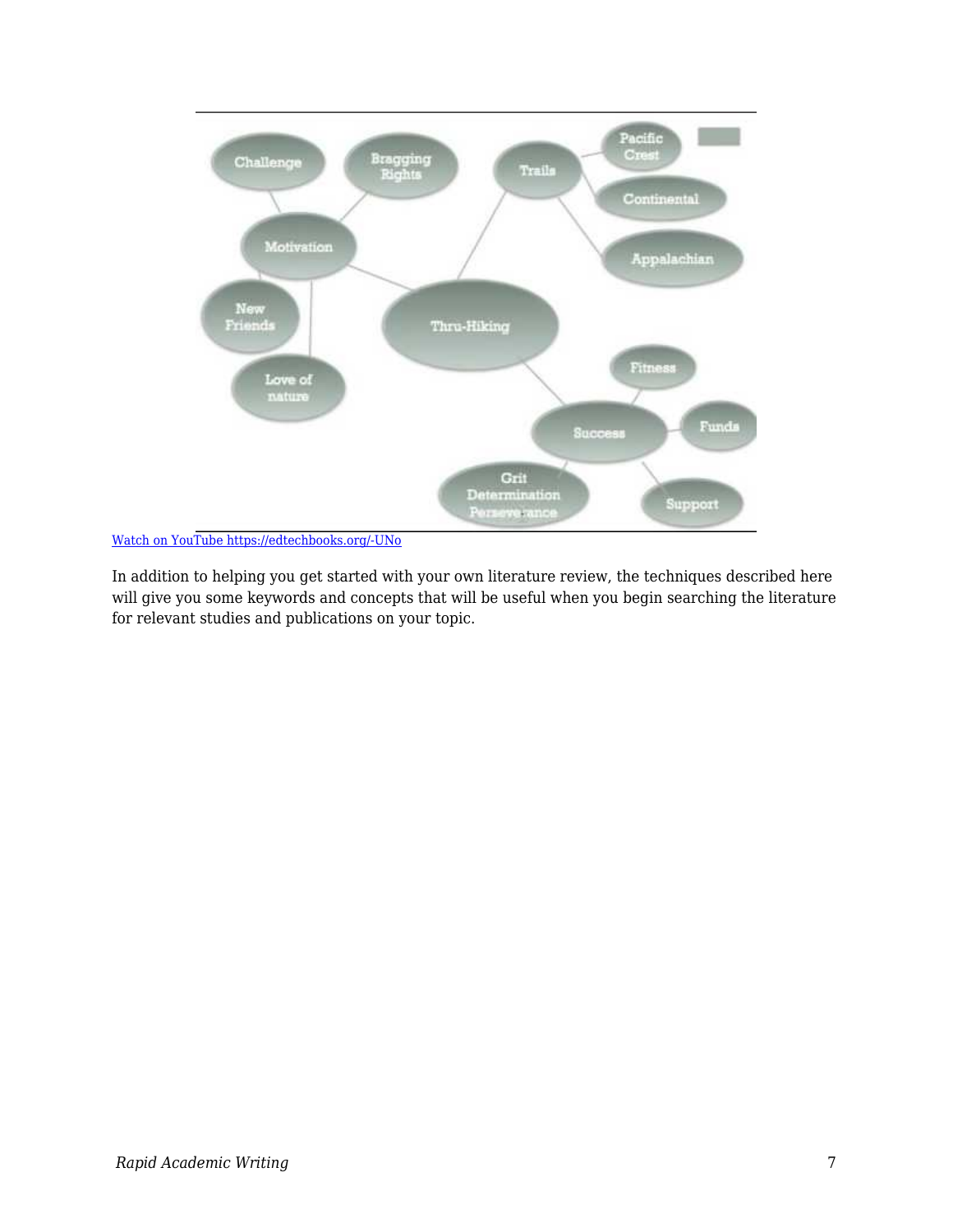

Basic literature review process

For example, perhaps your initial idea or interest is 'how to prevent obesity.' After an initial search of the relevant nursing literature, you realize the topic of 'obesity' is too broad to adequately cover in the time you have to do your literature review. You decide to narrow your focus to 'causes of childhood obesity.' Using PICO factors you further narrow your search to 'the influence of family factors on overweight children.' A potential research question might then be "What maternal factors are associated with toddler obesity in the United States?" You're now ready to begin searching the literature for studies, reports, cases, and other information sources that relate to this question.

Similarly, for a broad topic like 'school performance' or 'grades,' and after an initial literature search that provides some variables, examples of a narrow research question might be:

- "To what extent does parental involvement in children's education relate to school performance over the course of the early grades?"
- "Do parental involvement levels differ by family social, demographic, and contextual characteristics?"
- " What forms of parent involvement are most highly correlated with children's outcomes? What factors might influence the extent of parental involvement?" ([Early Childhood Longitudinal](https://edtechbooks.org/rapidwriting/lit_rev_conclusion/#ref3) [Program, 2011 \[https://edtechbooks.org/-dca\]\)](https://edtechbooks.org/rapidwriting/lit_rev_conclusion/#ref3).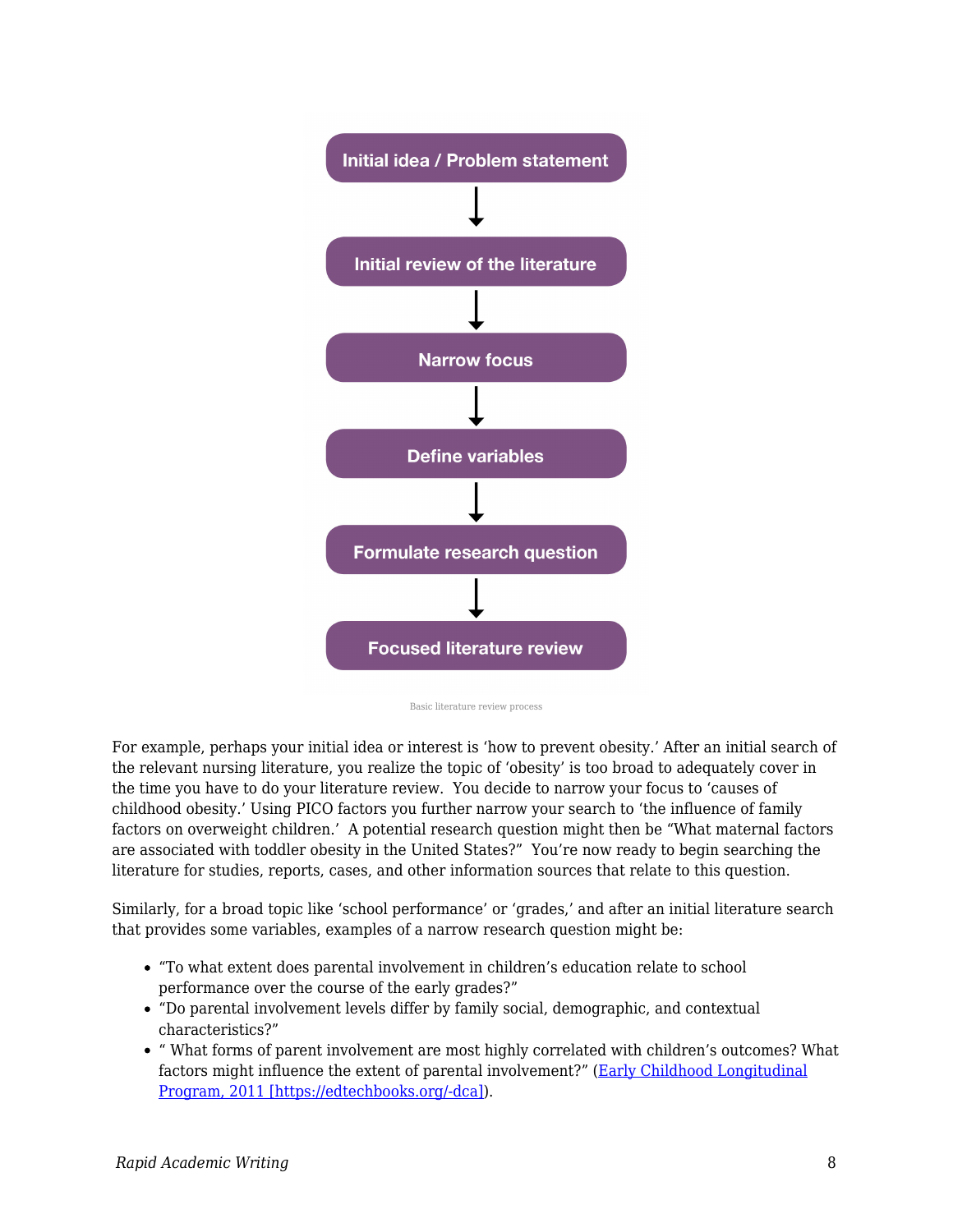### **Practice**

#### **Take a general topic such as "Reading Comprehension" or "Technology Integration" and identify a slightly more narrow concept by using the questions provided in the worksheet.**

- Next refine your topic further by choosing one of the PICO factors
- Now practice writing your topic as a research question or hypothesis
- Is your question or hypothesis interesting, answerable, and clear? Ask a classmate to read your question or hypothesis and explain to you what the research will be.

#### **Good question? Bad question? Why?**

Each of the questions below has advantages and disadvantages. Based on some of the criteria for formulating a research question discussed in this section, which of the following questions seems the most viable for further study and why?

- a. Do adult learners in a rural adult education setting have characteristics that are similar to adult learners in general?
- b. What are the characteristics of rural adult learners in an adult education program?
- c. How does the U.S. Department of Education serve rural learners?

#### **Look at these recent publications in the literature for nursing and education. Can you spot the research question? Which PICO factors were used in each example?**

- 1. Music in Peacebuilding: A Critical Literature Review (Sandoval, 2016).
- 2. English language learners and reading instruction: A review of the literature. ([Snyder,](https://edtechbooks.org/rapidwriting/lit_rev_conclusion/#ref3) [Witmer, & Schmitt, 2017 \[https://edtechbooks.org/-dca\]](https://edtechbooks.org/rapidwriting/lit_rev_conclusion/#ref3)).

### **Test Yourself**

#### **Question 1**

This is an effective research question: Do school breakfast programs in Washington and Oregon differ?

- a. True
- b. False

#### **Question 2**

Which of the questions below is more effective?

- a. Are females smarter than males?
- b. Do females aged 18-36 score higher on the Graduate Record Exam than adult males between the ages of 18-35?

#### **Question 3**

Which of the following research question is more effective?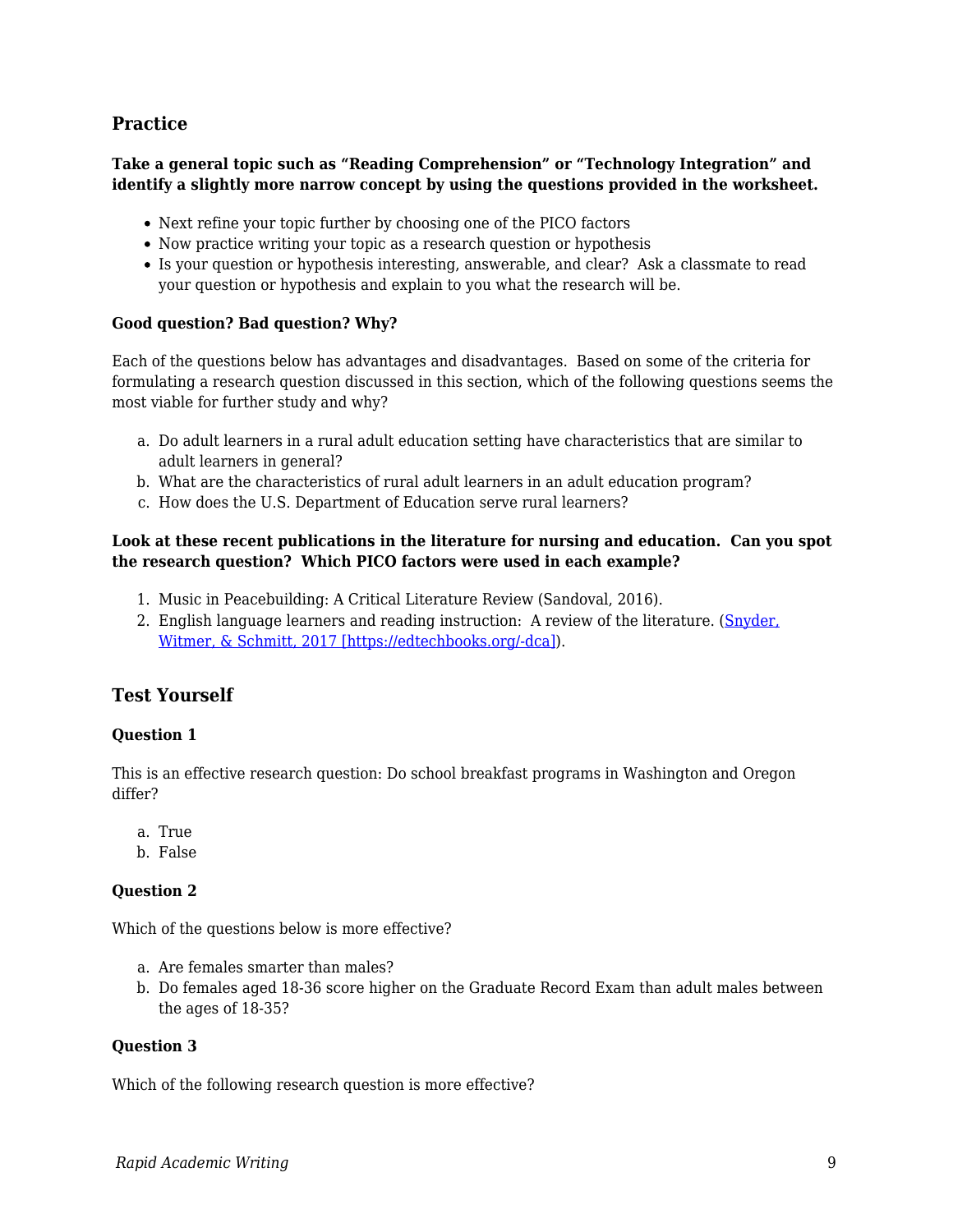- a. Five methods of assessing nursing students' critical thinking skills within the context of clinical practice are: 1) Observation, 2) Questions, 3) Conferences, 4) Problem-solving strategies, and 5) written assignments. The literature is reviewed on each of these methods.
- b. Critical thinking is an important competency needed by nursing students. Varied methods can be used for assessing critical thinking.

#### **Question 4**

This is the research question: What impact has the No Child Left Behind (NCLB) program had on high school graduation rates? What information sources will I need to find to begin my literature review?

- a. statistics on graduation rates before and after the program went into effect
- b. statistics on the success or failure of other retention programs
- c. information about government education programs before and after the era of NCLB

#### **Question 5**

Is the scope of this information reasonable:

I will review 30 online nursing training programs developed over a span of 10 years?

- a. Yes
- b. No

#### **Question 6**

PICO questions are a good way to narrow your research focus. What does PICO mean?

- a. Parents, Intermediaries, Corporations, Oscillations
- b. Populations, Interventions, Comparisons, Outcomes
- c. Problems, Instruments, Channels, Operations
- d. Patients, Interference, Courses, Origins